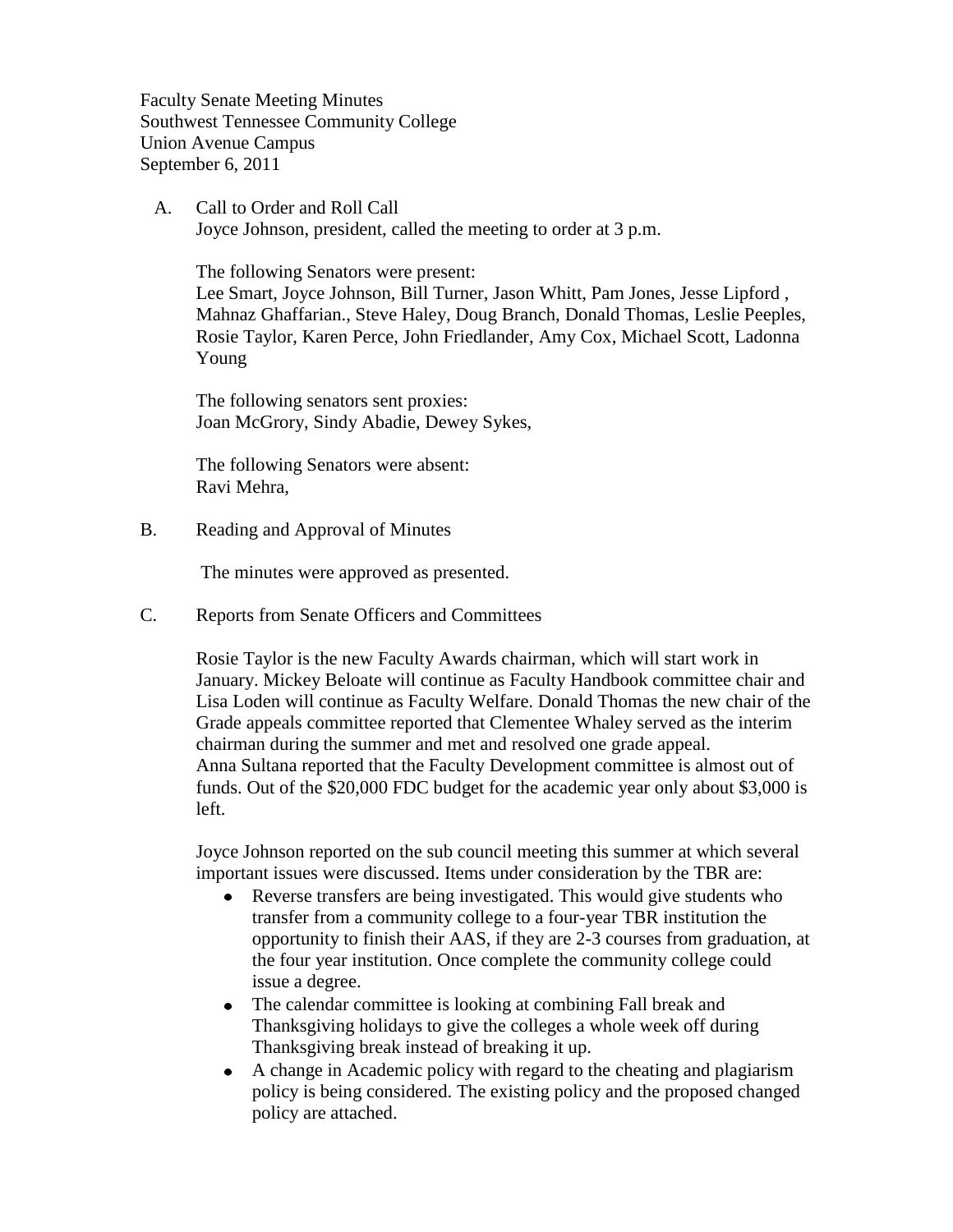- There will be a \$500 plus bonus to employees in the October paychecks  $\bullet$ The TBR established the \$500 minimum and \$1000 maximum to be determined by each institution. This is in addition to the 3% TBR mandated raise effective for this year.
- There is a discussion about having all new programs approved through  $\bullet$ TBR only as THEC approval is slowing down the approval process.
- Also the new funding formula is being reviewed per Chancellor Morgan.  $\bullet$

There will be another sub council meeting in October, which Joyce will attend, so if you would like to express concern or thoughts on the above TBR issues please let Joyce know prior to October.

D. Old Business

Joyce reported on the SEC meeting with Dr. Essex about the budget and other faculty related matters. He told the SEC the \$9 million dollar shortfall has been successful reduced to \$7 million and is expected to be repaid in the 2012-13 year. To meet this and other budget challenges there still may be a riff in October. This will depend on enrollment. He also said until then there would be no Tenure track new hires. Another topic discussed was student complaints. He assured us that student complaints would not be housed in personnel files unless they were of such a serious nature that the department chairmen or deans so deemed. None would be reported that were satisfactorily resolved.

Joyce reported on the meeting with Dr.Bassett who confirmed that fully tenured, fully promoted faculty have the option to check a box "I elect not to participate in merit pay or apply for promotion" and be graded on all base expectations except for submitting syllabi. This option would be utilized for two years and the third year a full evaluation would be required. This policy will take effect for evaluations immediately. Grading on the base expectations will be the responsibility of the department chair and if all are met will result in a grade of 1 on the evaluation. Dr Bassett also stated that evaluations would be due April 15 by faculty and the plan could be modified up until April 1.The review schedule with department chairs should be completed by May15th at the end of the contract year. Dr, Bassett also discussed technical revisions, which should allow faculty to input to their evaluation as accomplishments are achieved not all at once at yearend.

#### E. New Business

Joyce reported that the Executive committee is recommending a new standing committee to review and evaluate faculty related issues as it relates to Faculty Advising. The new committee will be called Faculty Advising and will work closely with Jeremy Burnett (who was in attendance) to establish policies and procedures related to faculty advising. A motion was made to establish the committee. The motion passed with unanimous approval.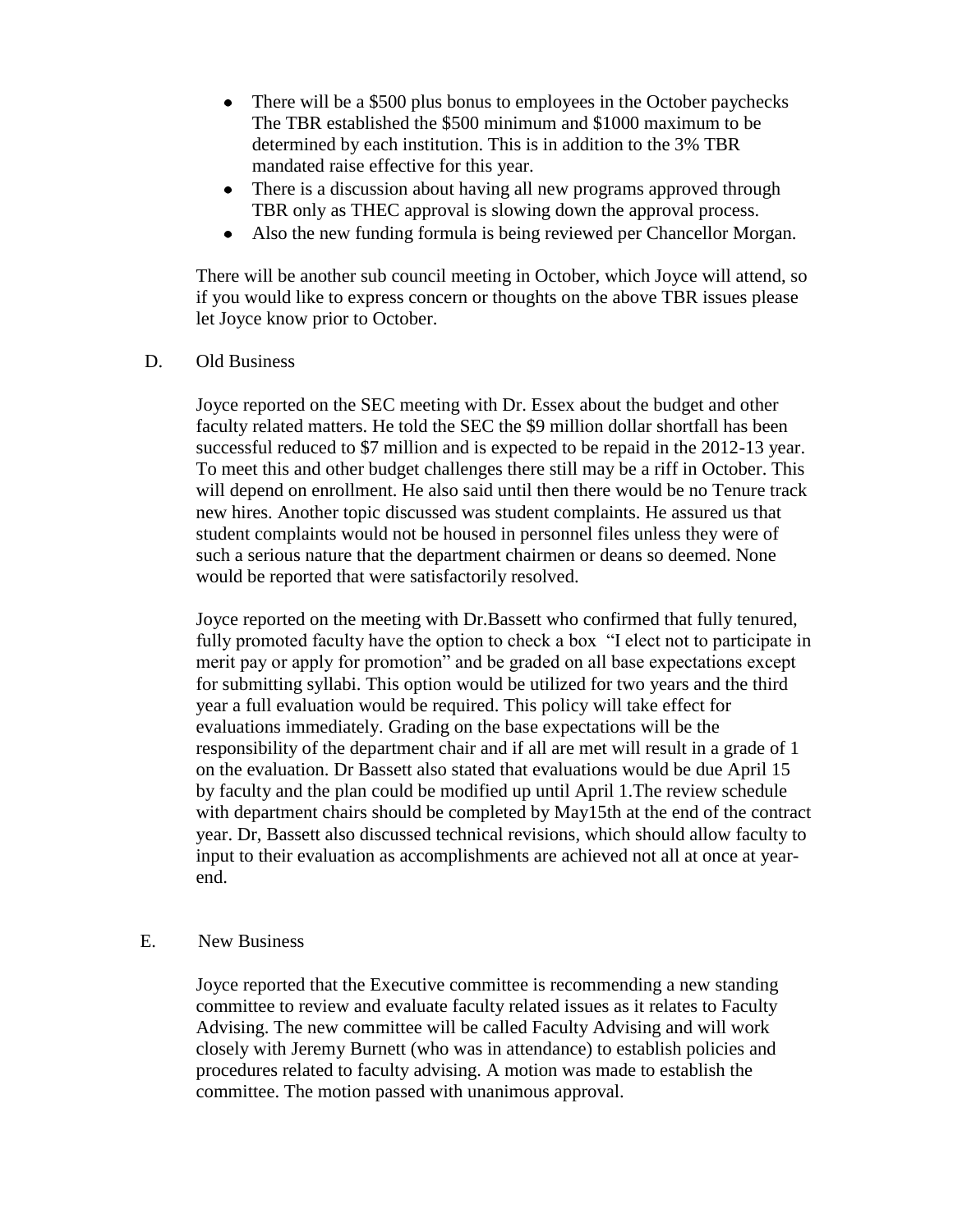Dr. Cynthia Calhoun then gave a presentation on retention.

The next meeting will be on the Macon campus.

The meeting was adjourned at 4:45 PM.

# **2011-2012 Senate**

**President: Joyce Johnson [jdjohnson7@southwest.tn.edu](mailto:jdjohnson7@southwest.tn.edu) 6057** 

# **Division Senators**

|                                                                                                                                       |             |          | <b>Division Senators of Arts and Sciences - Five Seats.</b> |      |  |  |  |
|---------------------------------------------------------------------------------------------------------------------------------------|-------------|----------|-------------------------------------------------------------|------|--|--|--|
| Language and Literature, Social and Behavioral Sciences, Mathematics, Natural<br>Sciences, and Communications & Graphic and Fine Arts |             |          |                                                             |      |  |  |  |
| <b>Senator</b>                                                                                                                        | <b>Term</b> | email    | <b>Department</b>                                           | Ext. |  |  |  |
| <b>Karen Pierce</b>                                                                                                                   | $(11-13)$   | kpierce  | Socical & Behaviorial                                       | 5317 |  |  |  |
|                                                                                                                                       |             |          | <b>Sciences</b>                                             |      |  |  |  |
| <b>Bill Turner</b>                                                                                                                    | $(11-13)$   | wturner  | <b>Mathematics</b>                                          | 4254 |  |  |  |
| Doug Branch                                                                                                                           | $(11-13)$   | dbranch  | Communications,                                             | 5155 |  |  |  |
|                                                                                                                                       |             |          | <b>Graphics and Fine</b>                                    |      |  |  |  |
|                                                                                                                                       |             |          | Arts                                                        |      |  |  |  |
| Rosie Taylor                                                                                                                          | $(10-12)$   | rdtaylor | <b>Natural Sciences</b>                                     | 5225 |  |  |  |
| <b>Steve Haley</b>                                                                                                                    | $(10-12)$   | shaley   | Social and Behavioral                                       | 5635 |  |  |  |
|                                                                                                                                       |             |          | <b>Sciences</b>                                             |      |  |  |  |
|                                                                                                                                       |             |          |                                                             |      |  |  |  |
|                                                                                                                                       |             |          |                                                             |      |  |  |  |
|                                                                                                                                       |             |          |                                                             |      |  |  |  |

| <b>Division Senators of Career Studies - Five Seats.</b><br>Business, Technologies, Allied Health, Nursing |             |                 |                     |      |
|------------------------------------------------------------------------------------------------------------|-------------|-----------------|---------------------|------|
| <b>Senator</b>                                                                                             | <b>Term</b> | email           | <b>Department</b>   | Ext. |
| <b>Joan McGrory</b>                                                                                        | $(11-13)$   | <i>imcgrory</i> | <b>Business</b>     | 4594 |
| Ravi Mehra                                                                                                 | $(10-12)$   | rmehra          | <b>Business</b>     |      |
| Lee Smart                                                                                                  | $(10-12)$   | <i>lsmart</i>   | <b>Business</b>     | 6045 |
| <b>Dewey Sykes</b>                                                                                         | $(11-13)$   | dsykes          | <b>Technologies</b> | 4735 |
| Sindy Abadie                                                                                               | $(10-12)$   | csabadie        | <b>Business</b>     | 6021 |
|                                                                                                            |             |                 |                     |      |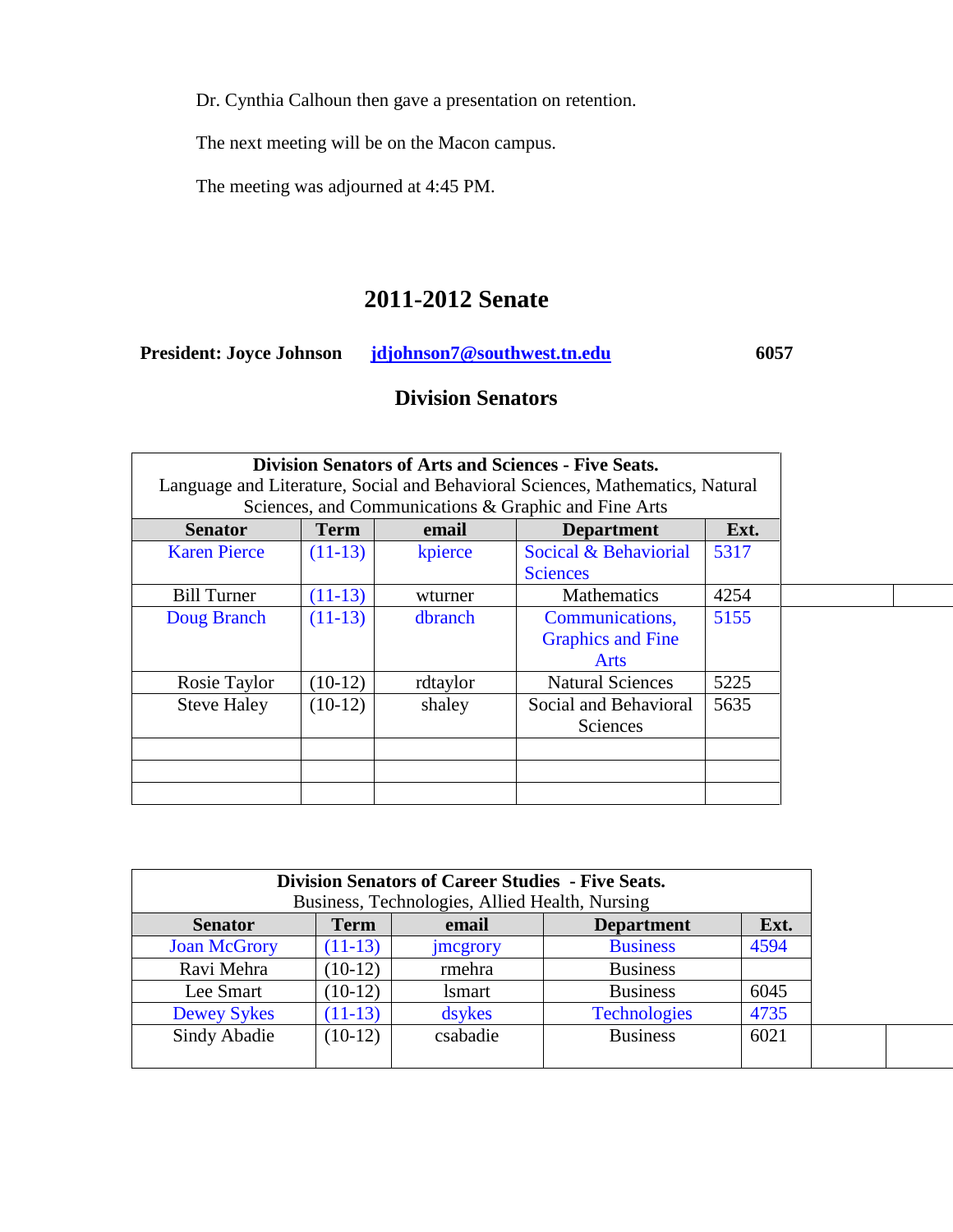## **Department Senators:**

## **Division: Business, Career Studies & Technology**

# **Departments:**

- Business
- Technologies
- Nursing
- Allied Health

| <b>Senator</b>           | <b>Term</b> | email       | <b>Department</b>    | Ext. |
|--------------------------|-------------|-------------|----------------------|------|
| <b>Leslie Peeples</b>    | $(11-13)$   | lpeeples    | <b>Technologies</b>  | 4006 |
| <b>Mahnaz Ghaffarian</b> | $(11-13)$   | mghaffarian | <b>Business</b>      | 4479 |
|                          | $(11-13)$   |             |                      |      |
|                          |             |             |                      |      |
| <b>Amy Cox</b>           | $(10-12)$   | acox        | <b>Allied Health</b> | 5390 |
|                          |             |             |                      |      |
| Pam Jones                | $(11-13)$   | Pljones7    | <b>Nursing</b>       | 5439 |
|                          |             |             |                      |      |

#### **Division: Liberal Studies & Education**

### **Departments**:

- Languages, and Literature
- Communication and Graphic and Fines Arts
- Social & Behavioral Science
- Mathematics
- Natural Science

| <b>Senator</b>          | <b>Term</b> | email         | <b>Department</b>                | Ext. |
|-------------------------|-------------|---------------|----------------------------------|------|
| <b>Micheal Scott</b>    | $(11-13)$   | mscott        | <b>Communications &amp; Arts</b> | 4535 |
| Donald Thomas           | $(10-12)$   | dlthomas      | <b>Natural Science</b>           | 5223 |
| Jesse Lipford           | $(10-12)$   | jlipford      | Social and Behavioral            |      |
|                         |             |               | <b>Sciences</b>                  |      |
| <b>John Friedlander</b> | $(11-13)$   | ifriedlander  | Languages & Literature           | 4274 |
| <b>Jason Whitt</b>      | $(11-13)$   | jwhitt        | <b>Mathematics</b>               | 5245 |
| <b>Ladonna Young</b>    | $(11-13)$   | <i>lyoung</i> | <b>Social and Behavioral</b>     | 4160 |
|                         |             |               | <b>Sciences</b>                  |      |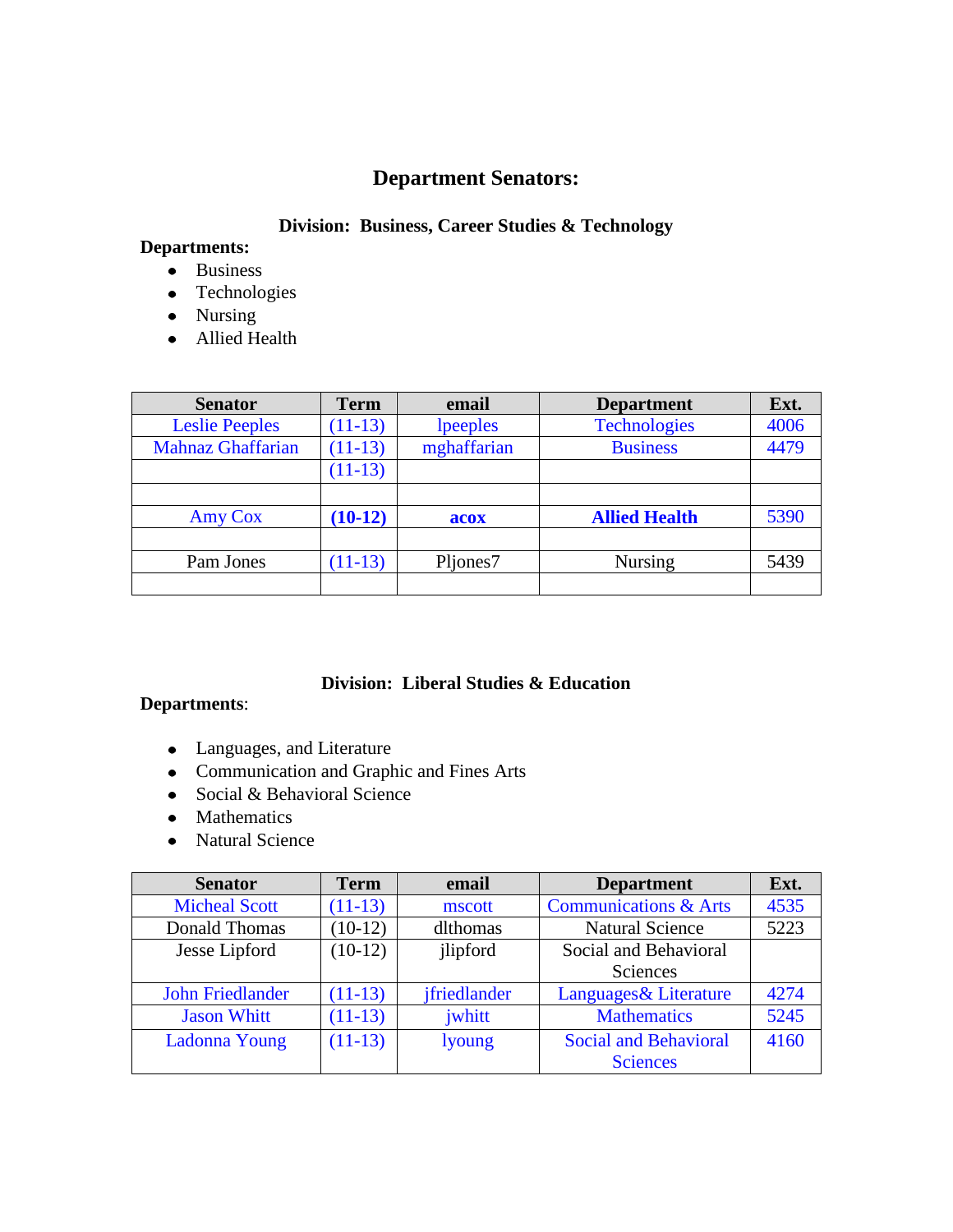TBR Systemwide Rule 0240-02-03-.03 Academic and Classroom Misconduct August 30, 2011

Rule 0240-02-03-.03 Academic and Classroom Misconduct, is amended by deleting the present language in its entirety and replacing it with the following:

#### Current policy to be entirely replaced.

(1) The instructor has the primary responsibility for control over classroom behavior and maintenance of academic integrity, and can order the temporary removal or exclusion from the classroom of any student engaged in disruptive conduct or conduct violative of the general rules and regulations of the institution or school. Extended or permanent exclusion from the classroom or further disciplinary action can be effected only through appropriate procedures of the institution or school.

(2) Plagiarism, cheating, and other forms of academic dishonesty are prohibited. Students guilty of academic misconduct, either directly or indirectly through participation or assistance, are immediately responsible to the instructor of the class. In addition to other possible disciplinary sanctions which may be imposed through the regular institutional or school procedures as a result of academic misconduct, the instructor has the authority to assign an F or a zero for the exercise or examination, or to assign an F in the course.

(3) If the student believes that he or she has been erroneously accused of academic misconduct, and if his or her final grade has been lowered as a result, the student may appeal the case through appropriate institutional or school procedures.

(4) Disruptive behavior in the classroom may be defined as, but not limited to, behavior that obstructs or disrupts the learning environment (e.g., offensive language, harassment of students and professors, repeated outbursts from a student which disrupt the flow of instruction or prevent concentration on the subject taught, failure to cooperate in maintaining classroom decorum, etc.), the continued use of any electronic or other noise or light emitting device which disturbs others (e.g., disturbing noises from beepers, cell phones, palm pilots, lap-top computers, games, etc.).

(5) Class attendance and punctuality requirements are contracted between the faculty and the students, through specific expectations for attendance and punctuality and specific consequences that are outlined by individual faculty members in the printed syllabus for each course. Students are expected to attend classes regularly and on time and are responsible for giving explanations/rationale for absences and lateness directly to the faculty member for each course in which they are enrolled. In cases, where student absences are the result of emergency circumstances (e.g., death in the family, a student's serious injury or incapacitating illness), for which students are unable to make immediate contact with faculty, the student may a contact the Office of Student Affairs for assistance in providing such immediate notification to faculty. However, the student remains responsible for verifying the emergency circumstances to faculty and for discussing arrangements with faculty for completion of course work requirements.

#### The proposed new language.

(1) The instructor has the primary responsibility for maintenance of academic integrity and controlling classroom behavior, and can order the temporary removal or exclusion from the classroom of any student engaged in disruptive conduct or conduct that violates the general rules and regulations of the institution for each class session during which the conduct occurs. Extended or permanent exclusion from the classroom, beyond the session in which the conduct occurred, or further disciplinary action can be effected only through appropriate procedures of the institution

(2) Plagiarism, cheating, and other forms of academic dishonesty are prohibited. Students guilty of academic misconduct, either directly or indirectly, through participation or assistance, are immediately